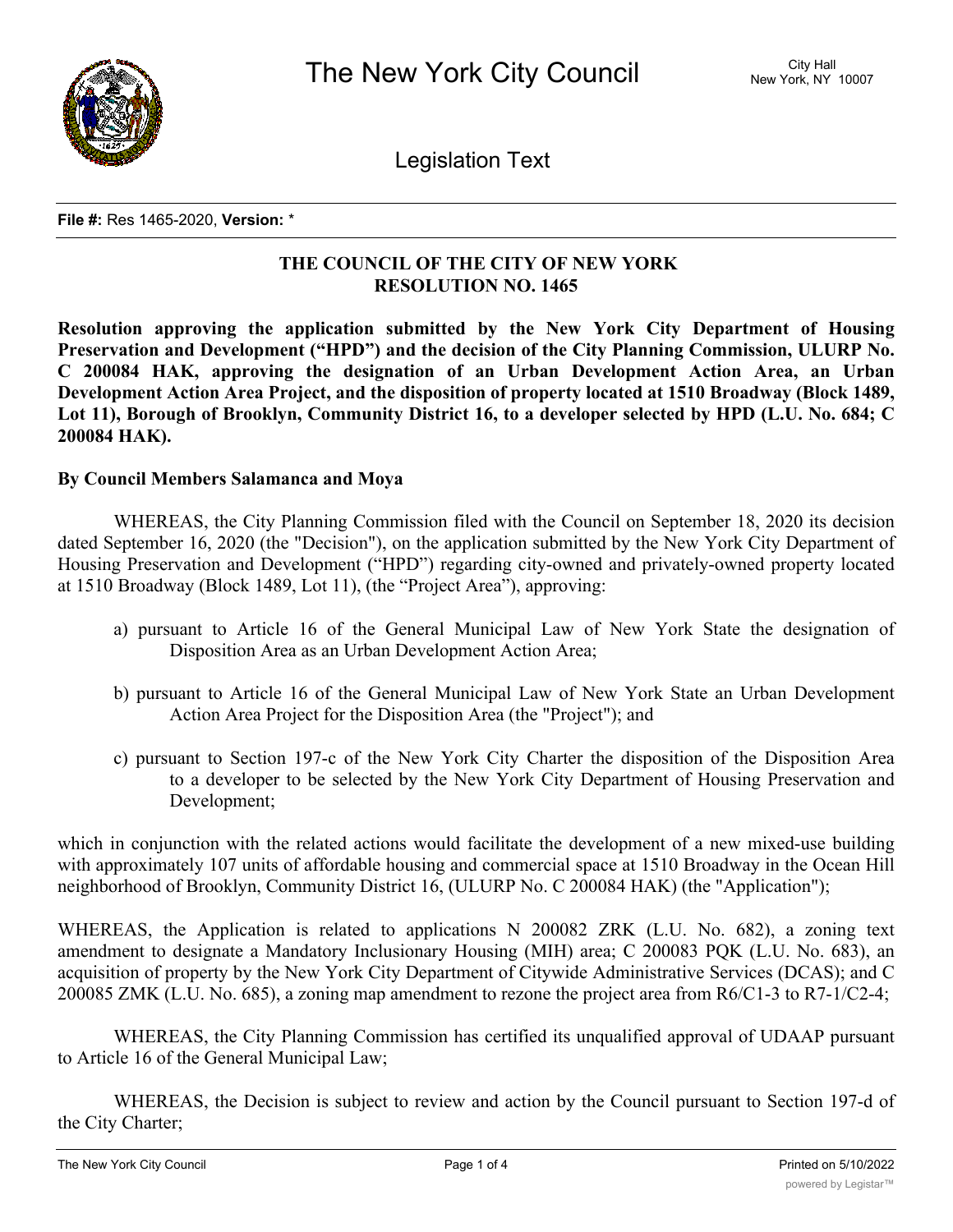#### **File #:** Res 1465-2020, **Version:** \*

WHEREAS, by letter dated September 18, 2020 and submitted to the Council on September 18, 2020, HPD submitted its requests (the "HPD Requests") respecting the Application including the submission of the project summary for the Project (the "Project Summary");

WHEREAS, upon due notice, the Council held a public hearing on the Application and Decision and the HPD Requests on September 24, 2020;

WHEREAS, the Council has considered the land use and financial implications and other policy issues relating to the Application; and

WHEREAS, the Council has considered the relevant environmental issues, including the Revised Negative Declaration issued November 21<sup>st</sup>, 2019, which supersedes the Negative Declaration issued October 7  $t<sup>th</sup>$ , 2019, (CEQR No. 19HPD057K) which include an (E) designation to avoid the potential for significant adverse impacts related to hazardous materials and noise (E-536) (the "Revised Negative Declaration");

## RESOLVED:

The Council finds that the action described herein will have no significant impact on the environment as set forth in the (E) Designation (E-536) and Revised Negative Declaration.

Pursuant to Section 197-d of the New York City Charter, based on the environmental determination and the consideration described in the report C 200084 HAK and incorporated by reference herein, and the record before the Council, the Council approves the Decision of the City Planning Commission and the HPD Requests.

Pursuant to Article 16 of the General Municipal Law of the New York State, based on the environmental determination and the consideration described in the report C 200084 HAK and incorporated by reference herein, the Council approves the Decision of the City Planning Commission and the HPD Requests.

The Council finds that the present status of the Area tends to impair or arrest the sound growth and development of the City of New York and that a designation of the Project as an urban development action area project is consistent with the policy and purposes stated in Section 691 of the General Municipal Law.

The Council approves the designation of the Area as an urban development action area pursuant to Section 693 of the General Municipal Law.

The Council approves the Project as an urban development action area project pursuant to Section 694 of the General Municipal Law and subject to the terms and conditions of the Project Summary.

The Council approves the disposition of the Disposition Area under Section 197-d of the New York City Charter, to a developer to be selected by the New York City Department of Housing Preservation and Development for the development of the Project consistent with the Project Summary.

### **PROJECT SUMMARY**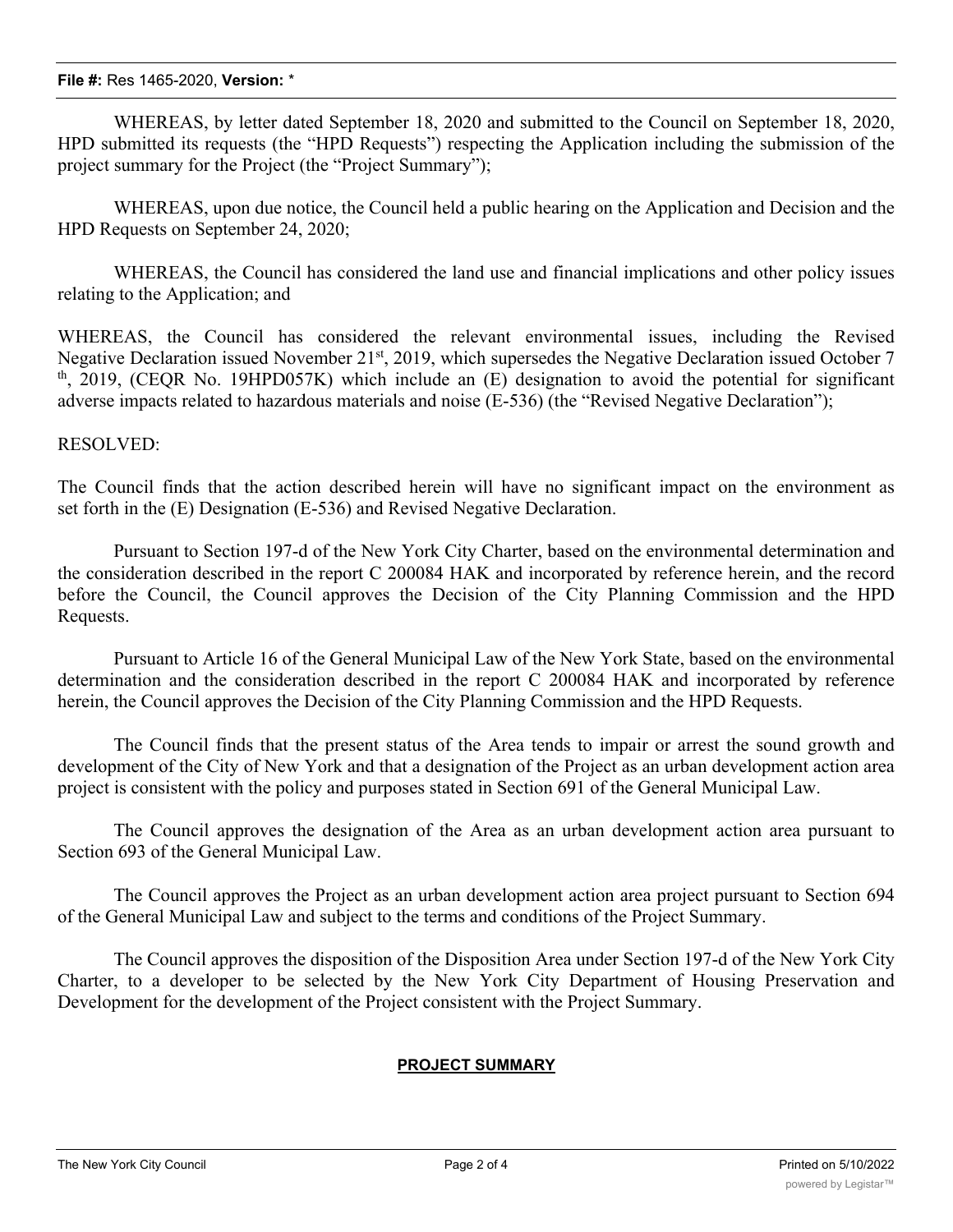| 1.  |                  | <b>PROGRAM:</b><br>LOW AND LOW INCOME AFFORDABILITY PROGRAM |                             |                                                                            | <b>EXTREMELY</b>                                                                                                                                                                                                                                                                                                               |                                                                                                                                                    |
|-----|------------------|-------------------------------------------------------------|-----------------------------|----------------------------------------------------------------------------|--------------------------------------------------------------------------------------------------------------------------------------------------------------------------------------------------------------------------------------------------------------------------------------------------------------------------------|----------------------------------------------------------------------------------------------------------------------------------------------------|
| 2.  |                  |                                                             | <b>PROJECT:</b>             |                                                                            |                                                                                                                                                                                                                                                                                                                                | 1510 Broadway                                                                                                                                      |
| 3.  | <b>LOCATION:</b> |                                                             |                             |                                                                            |                                                                                                                                                                                                                                                                                                                                |                                                                                                                                                    |
|     |                  | a.                                                          | <b>BOROUGH:</b>             |                                                                            |                                                                                                                                                                                                                                                                                                                                | Brooklyn                                                                                                                                           |
|     |                  | $\mathbf b$ .                                               |                             | <b>COMMUNITY DISTRICT:</b>                                                 |                                                                                                                                                                                                                                                                                                                                | 16                                                                                                                                                 |
|     |                  | c.                                                          |                             | <b>COUNCIL DISTRICT:</b>                                                   |                                                                                                                                                                                                                                                                                                                                | 41                                                                                                                                                 |
|     |                  |                                                             | 11                          | 1510 Broadway                                                              | d.<br><u>LOT</u>                                                                                                                                                                                                                                                                                                               | <b>DISPOSITION AREA:</b><br><b>BLOCK</b><br><b>ADDRESS</b><br>1489                                                                                 |
| 4.  |                  |                                                             |                             | <b>BASIS OF DISPOSITION PRICE:</b>                                         | for the remainder of the appraised value ("Land Debt"). For a<br>period of at least thirty (30) years following completion of<br>construction, the Land Debt or the City's capital subsidy may be<br>repayable out of resale or refinancing profits. The remaining<br>balance, if any, may be forgiven at the end of the term. | Nominal.<br>Sponsor will pay one dollar per lot and deliver a note and mortgage                                                                    |
| 5.  |                  |                                                             | <b>TYPE OF PROJECT:</b>     |                                                                            |                                                                                                                                                                                                                                                                                                                                | <b>New Construction</b>                                                                                                                            |
| 6.  |                  |                                                             |                             | <b>APPROXIMATE NUMBER OF BUILDINGS:</b>                                    |                                                                                                                                                                                                                                                                                                                                | 1                                                                                                                                                  |
| 7.  |                  |                                                             |                             | <b>APPROXIMATE NUMBER OF UNITS:</b><br>units, plus 1 superintendent's unit |                                                                                                                                                                                                                                                                                                                                | 107 dwelling                                                                                                                                       |
| 8.  |                  |                                                             | <b>HOUSING TYPE:</b>        |                                                                            |                                                                                                                                                                                                                                                                                                                                | Rental                                                                                                                                             |
| 9.  |                  |                                                             |                             | <b>ESTIMATE OF INITIAL RENTS</b>                                           | other City agencies will pay up to 30% of their income as rent.                                                                                                                                                                                                                                                                | Rents will be<br>affordable to families earning from 30% - 80% of the area median<br>income ("AMI"). Formerly homeless tenants referred by DHS and |
| 10. |                  | AMI                                                         | <b>INCOME TARGETS</b>       |                                                                            |                                                                                                                                                                                                                                                                                                                                | 30% to 80% of                                                                                                                                      |
| 11. |                  |                                                             | <b>PROPOSED FACILITIES:</b> | 9,793 square feet of commercial space                                      |                                                                                                                                                                                                                                                                                                                                | Approximately                                                                                                                                      |
| 12. |                  |                                                             |                             | <b>PROPOSED CODES/ORDINANCES:</b>                                          |                                                                                                                                                                                                                                                                                                                                | None                                                                                                                                               |
| 13. |                  |                                                             | Declaration                 | <b>ENVIRONMENTAL STATUS:</b>                                               |                                                                                                                                                                                                                                                                                                                                | Negative                                                                                                                                           |
| 14. |                  |                                                             |                             | <b>PROPOSED TIME SCHEDULE:</b>                                             |                                                                                                                                                                                                                                                                                                                                | Approximately 24                                                                                                                                   |